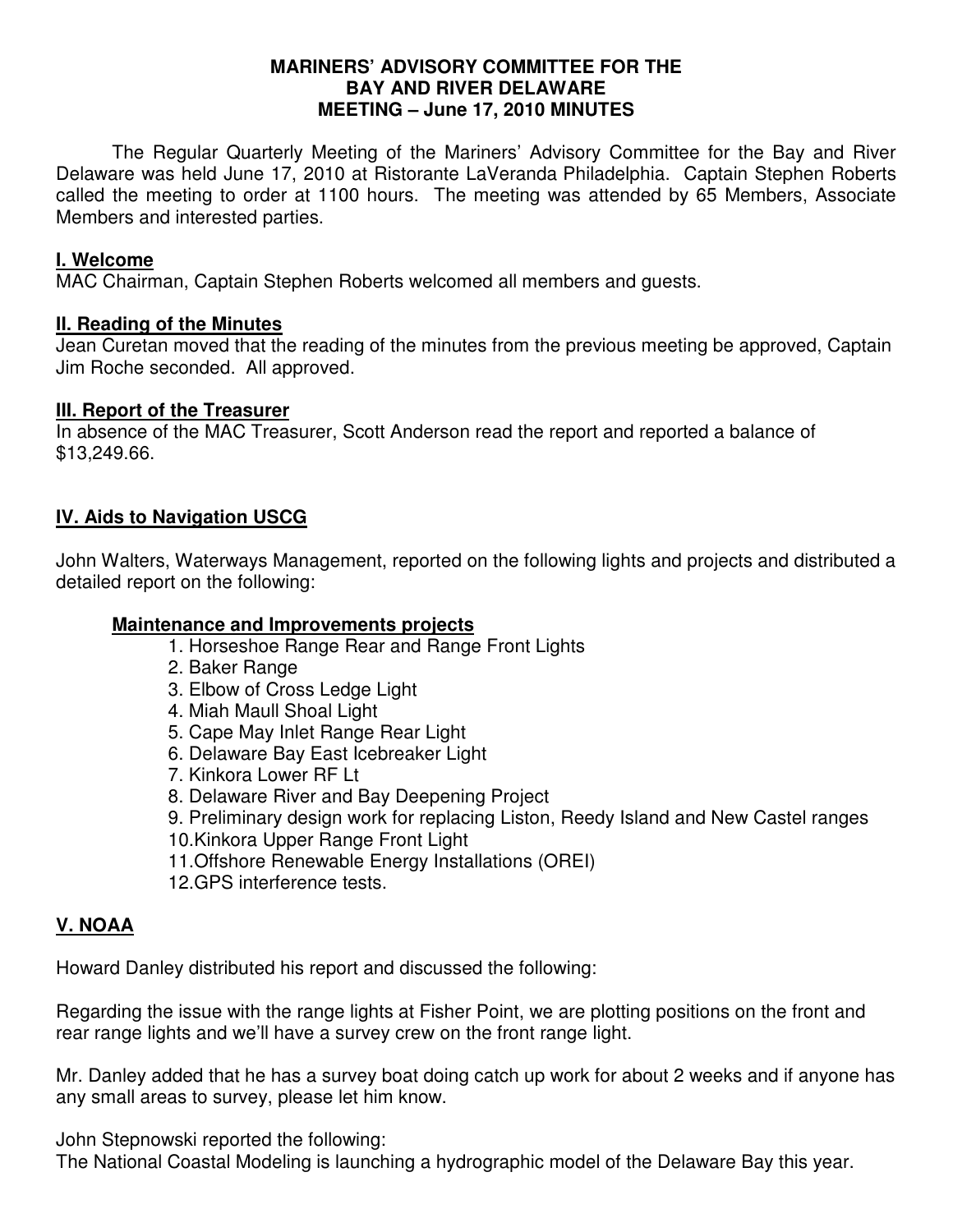We are looking at a temporary system to measure the air gaps on the Commodore Barry Bridge and the Delaware Memorial Bridge.

We are reviewing the location of the current meter over at the Camden and Philadelphia Ferry Terminals. Due to the conditions of the dock there, there has been discussion to remove, relocate or replace the set up there.

The Water Level Station at the Coast Guard base is also experiencing significant wear and we are looking to remove, relocate or replace that unit as well.

# **VI. Marine Safety Office USCG- Captain of the Port**

On behalf of the COTP, Captain Todd Gatlin introduced Lt. Corrina Ott as our new Waterways Manager. Captain Gatlin briefly reported on maintaining resources.

# **VII. Army Corps of Engineers (ACOE)**

Tim Burney reported the following:

See distribution.

- 1. Delaware River, Philadelphia to Trenton
- 2. Delaware River, Philadelphia to Sea & Main Channel Deepening
- 3. Dredge McFarland
- 4. Schuylkill River
- 5. Wilmington Harbor
- 6. Mispillion River
- 7. New Jersey Intracoastal Waterway, Cape May Harbor and Oyster Creek
- 8. Indian River Inlet and Bay, DE
- 9. Chesapeake and Delaware Canal

Highlights include:

There is a feasibility report underway for the Fairless Terminal Turning Basin to deepen it to 40 feet.

The Dredge McFarland is working in Delaware Bay.

Captain Roberts reported the following:

Since widening the turn from Reedy Island Range onto New Castle Range by approximately one third and relocating buoy"1N", which has infringed on the upper end of Reedy Point Anchorage, we are looking at lowering the upper limit of the anchorage to a line from "1N" to green can buoy "27". A proposal on that is coming soon.

## **VIII. Old Business**

## **Minerals Management**

Minerals Management gave a new presentation. All were copied and the presentation handout is posted on the MAC website.